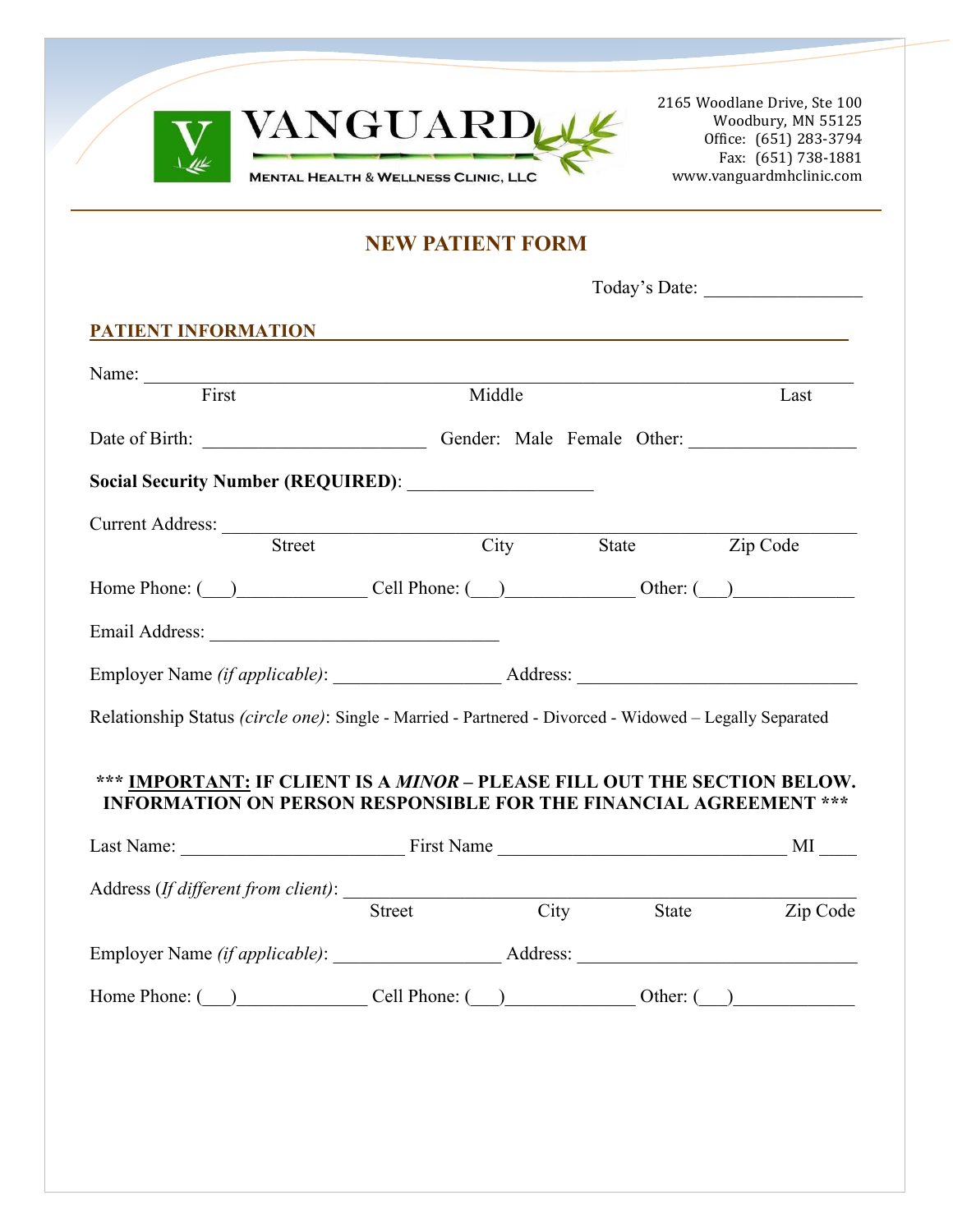# **INSURANCE INFORMATION\_\_\_\_\_\_\_\_\_\_\_\_\_\_\_\_\_\_\_\_\_\_\_\_\_\_\_\_\_\_\_\_\_\_\_\_\_\_\_\_\_\_\_\_\_\_\_\_\_\_\_\_\_\_**

| Name of Company:                                                                                  |      | <u> 1986 - Johann Stoff, deutscher Stoffen und der Stoffen und der Stoffen und der Stoffen und der Stoffen und der </u> |          |  |  |  |  |
|---------------------------------------------------------------------------------------------------|------|-------------------------------------------------------------------------------------------------------------------------|----------|--|--|--|--|
| (If Preferred One, name the plan administrator e.g. DCA, CBSA, etc.): $\overline{\qquad \qquad }$ |      |                                                                                                                         |          |  |  |  |  |
| Address:                                                                                          |      |                                                                                                                         | Phone:   |  |  |  |  |
| <b>Street</b>                                                                                     | City | State                                                                                                                   | Zip Code |  |  |  |  |
| Member ID $#$ :                                                                                   |      | Group $#$ :                                                                                                             |          |  |  |  |  |
| Insured Person's Name:                                                                            |      | Date of Birth:                                                                                                          |          |  |  |  |  |
| <b>PRESENT CONCERNS</b>                                                                           |      |                                                                                                                         |          |  |  |  |  |
| Please list your reasons for seeking services today:                                              |      |                                                                                                                         |          |  |  |  |  |
|                                                                                                   |      |                                                                                                                         |          |  |  |  |  |

#### **HISTORY OF SERVICES**

*(Please check and list ANY mental health services you have received in the past*)

|                                   | Provider/Agency: | Date of Services: |
|-----------------------------------|------------------|-------------------|
| Psychological assessment          |                  |                   |
| Individual or family counseling   |                  |                   |
| Psychiatric medication            |                  |                   |
| Residential treatment/foster care |                  |                   |
| Chemical dependency treatment     |                  |                   |
| Psychiatric hospitalization       |                  |                   |

#### **FAMILY HISTORY\_\_\_\_\_\_\_\_\_\_\_\_\_\_\_\_\_\_\_\_\_\_\_\_\_\_\_\_\_\_\_\_\_\_\_\_\_\_\_\_\_\_\_\_\_\_\_\_\_\_\_\_\_\_\_**

Please list ALL individuals who are currently living in your home with you (*include their names, ages, and relationship to you*):

Please list any family history of mental health, on both sides of the family: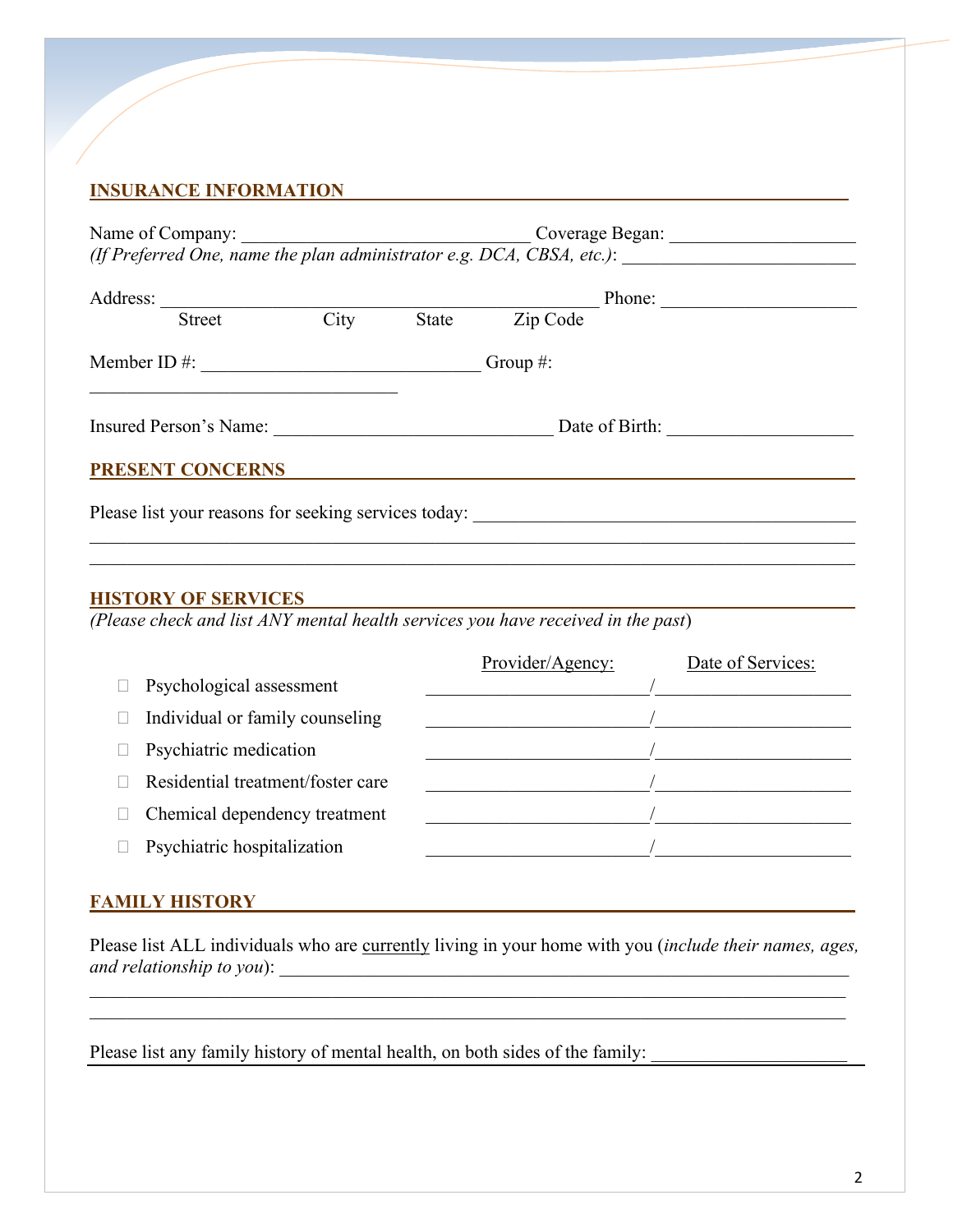## **BEHAVIORAL, EMOTIONAL & SOCIAL HISTORY\_\_\_\_\_\_\_\_\_\_\_\_\_\_\_\_\_\_\_\_\_\_\_\_\_\_\_\_\_\_\_\_\_\_**

*(Please check ALL that apply and specify, if necessary*)

 $\Box$  Problems with appetite or eating  $\Box$  Sleep problems  $\Box$  Appetite problems  $\Box$  Low Energy  $\Box$  Few interests or activities  $\Box$  Irritable or easily upset  $\Box$  Problems with anger or aggression  $\Box$  Self-destructive behavior  $\Box$  Nervous manners, movements, or sounds  $\Box$  Repetitive habits or tics  $\Box$  Sadness or depression  $\Box$  Socially isolated  $\Box$  Difficulty getting along with others  $\Box$  Problems with anxiety  $\Box$  Fears  $\Box$  Harms self  $\Box$  Unusual behavior  $\Box$  Leaves home without permission  $\Box$  Legal involvement  $\Box$  Chemical use  $\Box$  Physical or sexual abuse

### **MEDICAL HISTORY\_\_\_\_\_\_\_\_\_\_\_\_\_\_\_\_\_\_\_\_\_\_\_\_\_\_\_\_\_\_\_\_\_\_\_\_\_\_\_\_\_\_\_\_\_\_\_\_\_\_\_\_\_\_\_\_\_\_\_\_\_\_\_**

*(Please check ALL that apply and specify, if necessary)*

- $\Box$  Current health problems
- $\Box$  Past health problems
- $\Box$  History of physical health hospitalizations
- $\Box$  Serious injuries
- $\Box$  Head injury or loss of consciousness